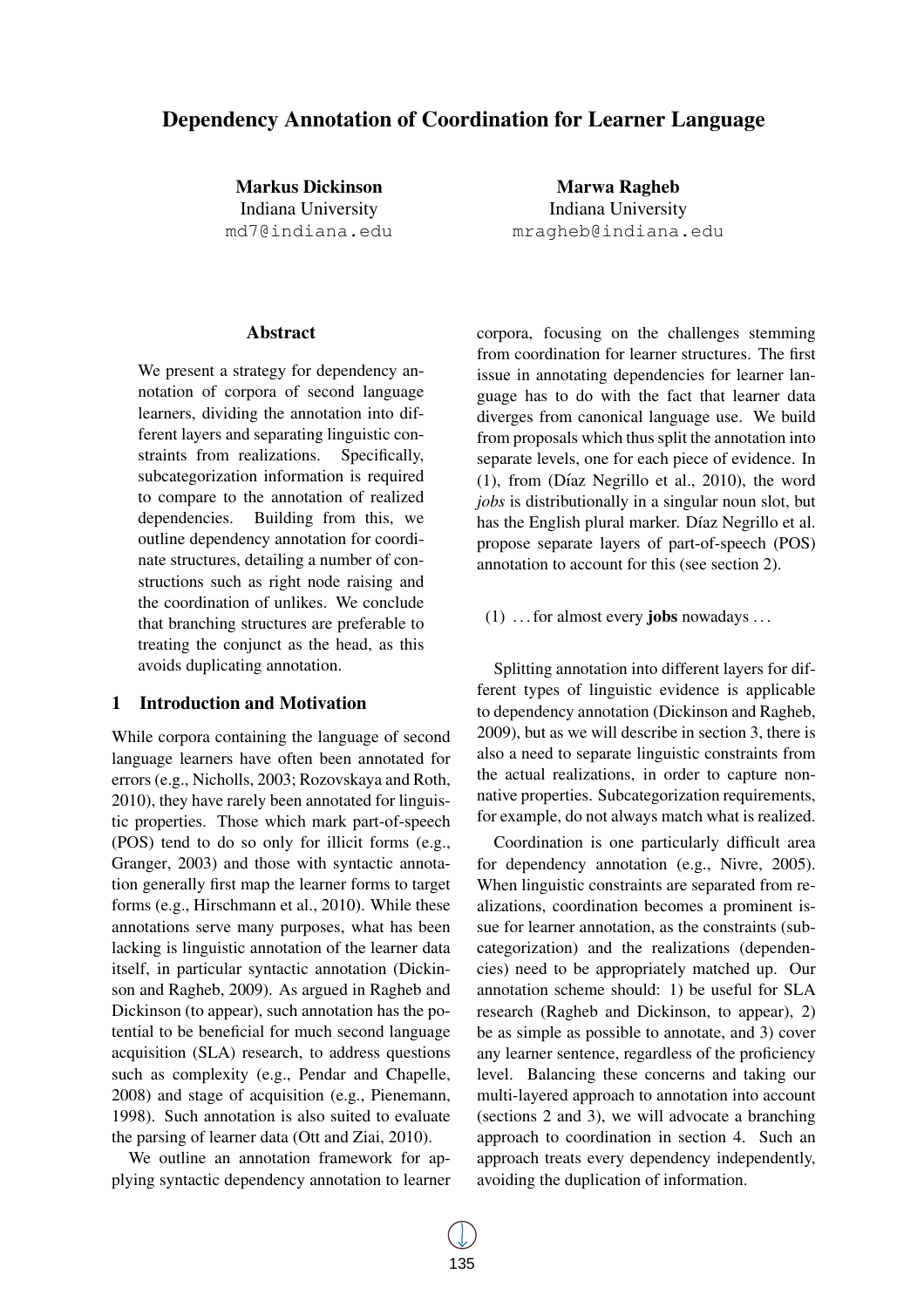# 2 Annotating learner language

There has been a recent trend in annotating the grammatical properties of learner language, independent of errors (Díaz Negrillo et al., 2010; Dickinson and Ragheb, 2009; Rastelli, 2009). While error annotation has been the standard annotation in learner corpora (e.g., Granger, 2003; Díaz Negrillo and Fernández Domínguez, 2006), annotation of linguistic properties such as POS and syntax provides SLA researchers direct indices to categories of interest for studying interlanguage (Pienemann, 1992; Ragheb and Dickinson, to appear). One does not posit a correct version of a sentence, but annotates only what is observed.

Consider again example (1): a single POS is not appropriate, as the distributional evidence for *jobs* is of a singular noun, and the morphological evidence is plural. Díaz Negrillo et al. (2010) propose annotating 3 tags, representing the morphological, distributional, and lexical evidence. Each POS layer, then, contains a separate description of a linguistic property. The POS is not claimed to be a single category; rather, the evidence is represented in different layers, thereby providing access for searching. Errors in this framework are epiphenomena, arising from conflicts between layers.

Using SUSANNE tags (Sampson, 1995), we see an example of two layers in (2), where the distributional layer contains a present tense verb (VVZt) and the morphological layer a base form verb  $(VV0t)$ .<sup>1</sup> In a sense, this parallels the multilayered annotation in Lüdeling et al. (2005), where each error interpretation is given its own layer.

(2) Tin Toy can makes different music ... NP1x NP1x VMo **VVZt** JJ NP1x NP1x VMo **VV0t** JJ NN1u ... JJ ...

These annotation efforts are still in the early stages of development, making the conceptual issues clear. Because much SLA research is framed in terms of linguistic categories—e.g., the use of extraction from embedded clauses (e.g., Juffs, 2005; Wolfe-Quintero, 1992)—the annotation has much potential to be useful. We turn next to annotating dependencies in this framework.

# 3 Dependencies for learner language

We will provide a sketch of the annotation layers we use, emphasizing the split between the annotation of realized dependencies (section 3.2) and subcategorization (section 3.3).

#### 3.1 Completeness, Coherence, & Consistency

Leaving aside the separation of linguistic evidence for the moment, we start with the general use of dependencies, which directly capture selection and modification relations. We focus on capturing selectional properties, which means dealing with issues of: 1) completeness, 2) coherence, and 3) consistency (cf. Lexical-Functional Grammar (LFG), Bresnan, 2001). Violations of these are given in the constructed examples in (3). Example (3a) represents an incomplete structure, in that the verb *devour* selects for an object, which is not realized. For *completeness* to hold, all the arguments of a predicate must be realized.

- (3) a. \*Max devoured.
	- b. \*Max slept a tree.
	- c. \*Max devoured of a sandwich.

In (3b), there is an incoherent structure, as there is an extra argument: for *coherence*, there must be no additional arguments. Finally, (3c) is inconsistent, as there is a prepositional phrase, but *devoured* selects a noun phrase. To be *consistent*, the realized arguments must match those selected for. Since learners produce structures with a mismatch between the selectional requirements and the realized arguments, we want to represent both.

#### 3.2 Modeling dependencies

# 3.2.1 Distributional dependencies

We first annotate the relations occurring in the sentence, using the target language (English) as a reference frame to define the relations, e.g., what it means to be a subject. By distributional dependencies, we refer to dependencies between words based strictly on syntactic distribution, i.e., primarily word order. Building from Dickinson and Ragheb (2009), we focus on these dependencies; other layers are discussed in section 3.2.3.

In (4), for example, *baby* is in the distributional slot of the subject of *had*, as defined by English declarative structure.

(4) The baby had no more interest ...

To see the need for defining dependencies on a strictly syntactic basis, consider (5). The word *dull* (cf. *doll*) is ambiguous: it could be an object of *escape* (with a missing subject), or it could be

<sup>&</sup>lt;sup>1</sup>Unless otherwise noted, our learner examples come from a corpus of narratives from the 1990s (Bardovi-Harlig, 1999).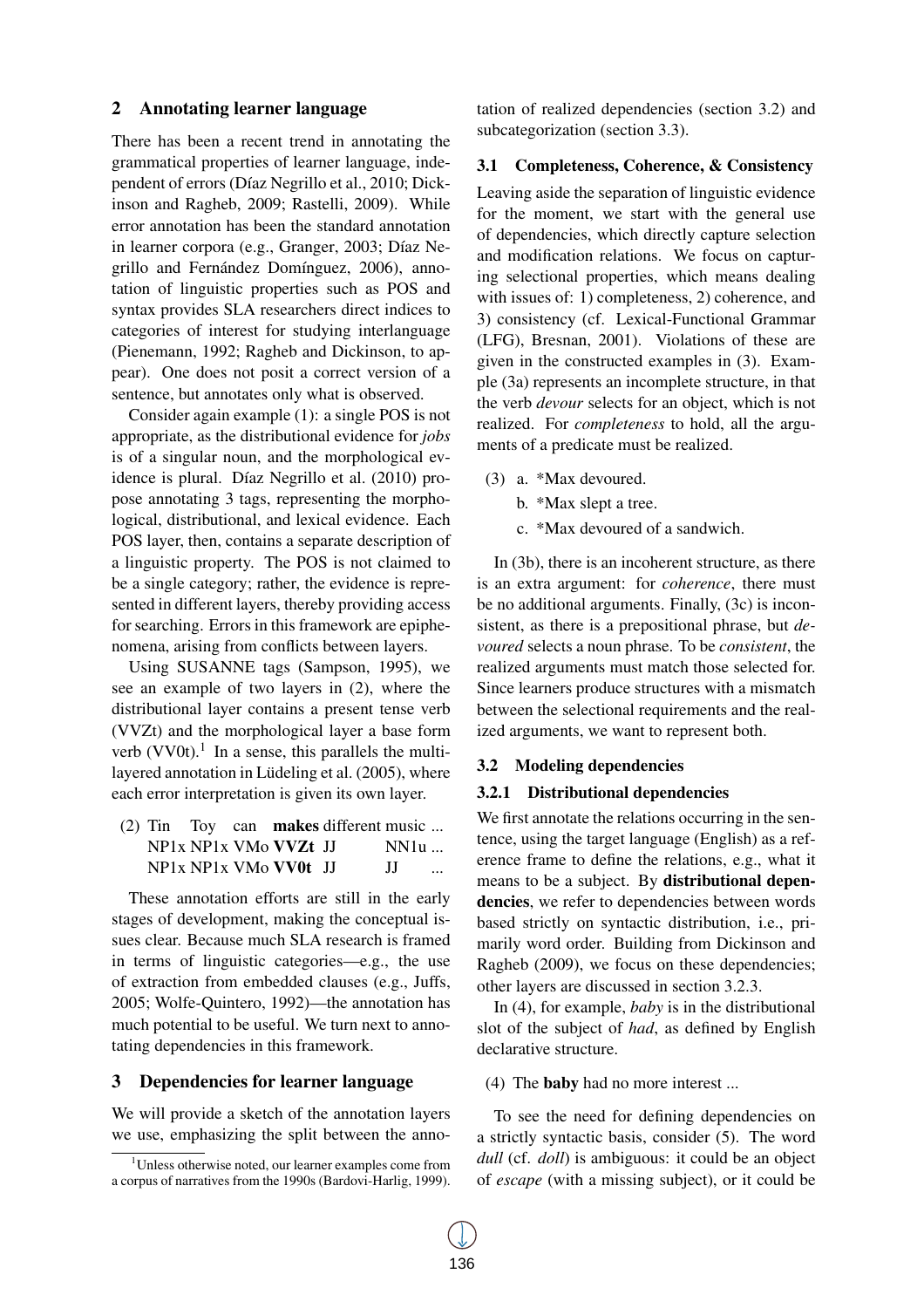the subject in the wrong location. To fully disambiguate requires knowing learner intention, a difficult proposition for consistent and reliable annotation. Looking only at distribution, however, this position in English is an object position.

(5) After the baby down, escape the dull.

The tree for this example is shown in figure 1, where *dull* is the object (OBJ). The non-nativeness of this sentence is captured via the encoding of subcategorization requirements (section 3.3).



Figure 1: Distributionally-based dependencies, with distributional POS tags

We use the CHILDES annotation scheme (Sagae et al., 2010, 2007) as the basis for our annotation, as it was developed for language being acquired (albeit, first language), with two main differences: 1) They treat main verbs as heads, with auxiliaries and infinitive markers (*to*) as dependents, whereas we mark auxiliaries as heads, following work treating them on a par with raising verbs (e.g., Pollard and Sag, 1994). 2) They treat the conjunct in coordinate structures as the head, whereas we investigate this approach and a binary-branching approach, ultimately arguing for branching. For branching, we introduce a new label, CC (coordinating conjunction), for the relation with the conjunction as a dependent.

#### 3.2.2 Secondary dependencies

Given the widely-held assumption that each word has only one head in a dependency graph (Kübler et al., 2009, ch. 2), basic dependencies cannot capture every relationship. In the learner example (6), for instance, *I* is the subject for the verbs *hope* and *do*. Allowing for additional dependencies to be specified (cf. Kromann, 2003; Sgall et al., 2004), this can be fully represented.

(6) ... the only thing that  $\bf{I}$  *hope* to *do* ...

We thus annotate secondary dependencies, which encode non-local syntactic relationships between words. Such secondary dependencies are represented in figure 2 with arcs below the words. One could argue that secondary dependencies are

semantic; we try to restrict usage to cases where: a) a syntactic process is involved, in this case control, and b) the subcategorization of predicates is at stake (section 3.3). As we will see in section 4, secondary dependencies are crucial to capturing the selected dependents of coordinated functors.



Figure 2: Encoding secondary dependencies

#### 3.2.3 Other types of dependencies

We focus on distributional dependencies in this paper, as this is sufficient to illustrate the issues faced with coordination. Other types of dependencies can and should be annotated for learner language, including morpho-syntactic and semantic dependencies. Splitting dependencies into different layers of evidence has precedence in a variety of frameworks (e.g., Mel'čuk, 1988; Debusmann et al., 2004; Deulofeu et al., 2010).

For morpho-syntactic dependencies, consider the constructed example (7): *Him* is in the subject distributional position, but morphologically has object marking. The interplay between morphological and distributional layers will vary for different language types (e.g., freer word order).

#### (7) Him slept.

Semantic dependencies would capture the canonical linking of dependencies to meaning (e.g., Ott and Ziai, 2010; Hirschmann et al., 2010). Consider *see* in (8). The distributional position of the subject is filled by *Most (of the movie)*, while the object is *adults*, but on a semantic layer of dependencies, *adults* may be the subject and *Most* the object. Again, this is an orthogonal issue.

(8) Most of the movie is seem to see adults, but the chieldern like to movie.

#### 3.3 Modeling subcategorization

Dependencies are based on evidence of what learners are doing, but to capture completeness, coherence, and consistency, we need to model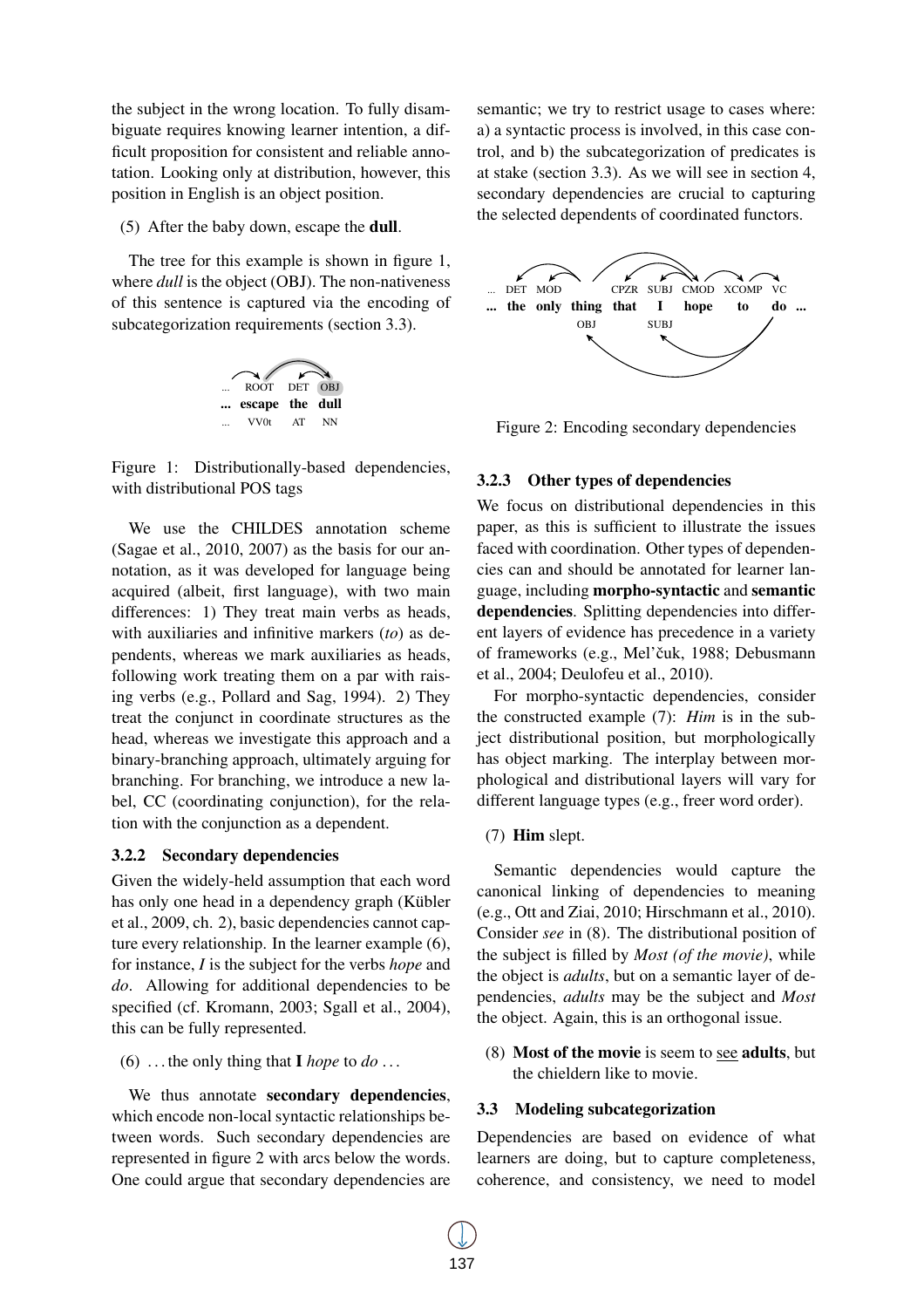which dependencies are selected for, namely subcategorization information.

We annotate subcategorization frames on the basis of the requirements in the target language (English). For example, in (5), the subordinate clause is missing a verb. One way to capture this is in figure 3, where *baby* is the subject (SUBJ) of *down*, but *down* has an empty subcategorization list  $(\langle \rangle)$ . Since subjects are arguments, this mismatch indicates an issue with coherence. By contrast, *baby* subcategorizes for a determiner (<DET>), which is realized.



Figure 3: Partial tree with dependencies, distributional POS tags, and subcategorization frames

Words may have many subcategorization frames (Levin, 1993), and we annotate the one which is the best fit for a given sentence. In the constructed cases in (9), for example, *loaded* receives different annotations. In  $(9a)$ , it is  $\leq$ SUBJ, OBJ $>$ , while in both (9b) and (9c), it is  $\lt$ SUBJ, OBJ, IOBJ-*with*>. For (9c), this is the best fit; while still not matching what is in the sentence, it means that only one element (OBJ) is missing, as opposed to, e.g., <SUBJ, OBJ, IOBJ-*into*>, where two elements would be wrong.

- (9) a. Max loaded the wagon.
	- b. Max loaded the wagon with hay.
	- c. \*Max loaded with hay.

Treatment of raising and control Consider (6) again: in *hope to do*, the subject of *do* is essentially the same as that of *hope*, and in many theories, *to* "raises" the subject, keeping relations local. We can see subcategorization information in figure 4.

It is not immediately clear whether we should explicitly annotate raising and put SUBJ on *to*'s subcategorization frame. We are trying to base the annotation on well-founded grammatical theory, but the primary criteria are: a) to make the data useful for SLA research, and b) to be able to annotate efficiently. Thus, even if a theoretical model supports the annotation, we do not necessarily need to annotate all parts of it.



Figure 4: Treating raising and control

We advocate not annotating raising in all cases. This is simpler for annotation, especially as we get into the sharing of elements between conjuncts. We expect more efficient and reliable annotation by annotating the minimal required elements. Additionally, keeping subcategorization simple makes us less committed to any theoretical claims for, for example, right node raising (section 4.2). When coordinated verbs share an object, we do not have to determine whether the object is percolated up to the conjunction; there is simply a long-distance relationship where appropriate.

Technical details We encode our annotation by extending the CoNLL format (Buchholz and Marsi, 2006) to account for secondary dependencies (see details in Dickinson and Ragheb, 2009). We are also extending the format to encode both distributional and morpho-syntactic dependencies.

### 4 Our treatment of coordination

There are many ways to handle coordination in dependency annotation (see, e.g., Osborne, 2008, sec. 5), of which we will examine two main ones. $<sup>2</sup>$ </sup> With our basic layers as defined above, we will show that a binary-branching analysis is preferable for annotating learner language, in that it minimizes the number of mismatches between subcategorization and realization.

#### 4.1 Basic coordination

In the learner example (10), two arguments (of *about*) are conjoined. One treatment of this is with the conjunction as the head, as in figure  $5<sup>3</sup>$  while an alternate view is to have a branching structure, as in figure  $6<sup>4</sup>$  We will use these two treatments of coordination throughout, in order to illustrate what

<sup>&</sup>lt;sup>2</sup>If one allows for limited amounts of constituency, there are even more ways to treat coordination (cf. Hudson, 1990).

<sup>&</sup>lt;sup>3</sup>We often abbreviate: C=COORD, S=SUBJ, O=OBJ.

<sup>4</sup>Branching could go in either direction; while we choose right-branching, nothing hinges on this.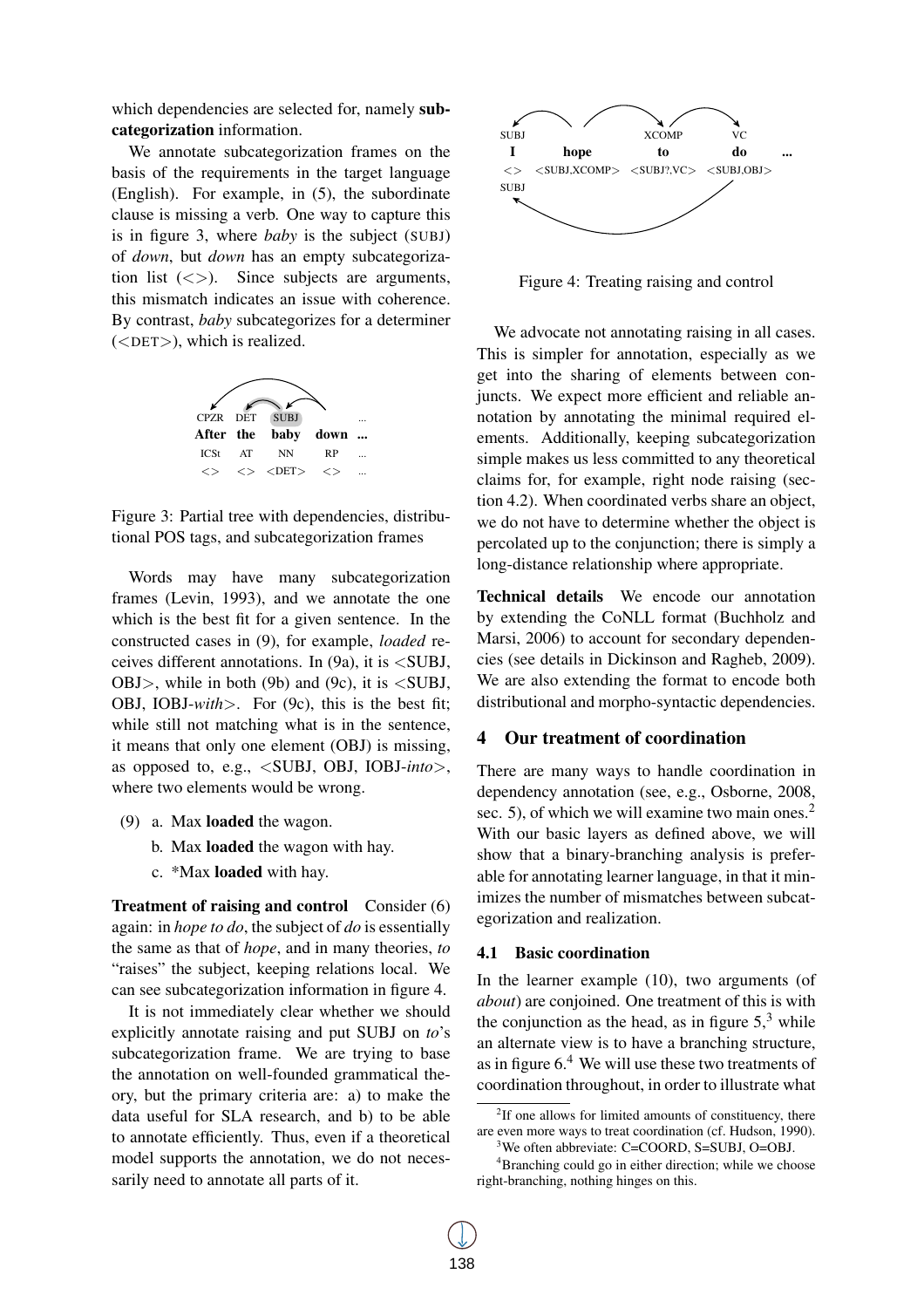needs to be captured for learner language; these are also the main analyses considered for parsing (Kübler et al., 2009). The conjunction-as-head analysis treats coordination as involving some degree of a "phrase," whereas right-branching treats the conjuncts independently.

(10) The story about a tin toy and a baby .



Figure 5: Conjunction-as-head coordination



Figure 6: Right-branching coordination

For either analysis, we must consider how subcategorization interacts with the dependencies. In this case, it must be clear that *about*—which selects for a prepositional object (POBJ)—actually realizes it. Both analyses meet this requirement.

Additionally, we need to consider how subcategorization should be handled for the conjunction itself. A learner could potentially use a conjunction like *and* without one of its conjuncts. Thus, it should select for at least one coordinating element. In figure 5, this is done by *and* selecting for two COORD elements, while in figure 6, it selects for one element, as only one conjunct is realized at a time. The CC relation is not selected for, consistent with the fact that the head of *and* is not required to have a conjoined phrase.<sup>5</sup>

For the moment, we are simplifying the dependency graphs; in section 4.3, we will discuss the need to further articulate the COORD labels. In this case, we will have  $\langle$  COORD-POBJ $>$  in the branching analysis, i.e., passing down the POBJ requirement from the head of *and* onto *and* itself.

Saturated functors For the coordination of functors—i.e., words selecting for arguments these can be treated on a par with basic argument coordination if they have realized all their requirements. Looking at the coordination of sentences in (11), for example, both *found* and *hid* are functors, but are saturated when they coordinate. Thus, the treatment of coordination is the same as before (trees not shown for space reasons).

 $(11)$  the tin toy **found** the very safety place where he should hide , and he hid under a sofar .

#### 4.2 Coordination of unsaturated functors

Consider now the case where two unsaturated elements are coordinated, i.e., both words are still looking for an argument. In (12), for example, *walk* and *run* both have the same subject. The trees in figures 7 and 8 show that *He* is the subject of *begins*, with *walk* and *run* having a secondary connection to it. For this sentence, there is not a great difference between the two different analyses, in terms of connecting dependencies and subcategorizations. If the sentence were *He walks and runs*, however, then *and* would take *He* as a SUBJ for the conjunction-as-head analysis and thus also explicitly include SUBJ on its subcategorization; we take this issue up in the next section.

# (12) He begins to walk and at to run .

As a side point, note in this example that *at* has an empty subcategorization list because we cannot determine what it is distributionally. For the morphologically-defined tree (see section 3.2.3), the subcategorization for *at* would be <POBJ> without a POBJ being realized.

Right node raising Moving from a fairly straightforward analysis of shared subjects, let us now consider the more challenging shared object between conjuncts, as in the constructed example (13), a case of right node raising (cf. Ross,  $1967$ ).<sup>6</sup>

(13) He begins to walk and to run the race.

Trees for this example are presented in figures 9 and 10. In both cases, the analyses are relatively theory-neutral, in that they do not state anything explicitly about how the object came to be shared between these verbs (see section 3.3).

<sup>5</sup>Another branching analysis has the conjunct be a dependent of the second noun (*baby*) (e.g., Buch-Kromann, 2009). While selection works differently, our general points about branching analyses should apply.

<sup>&</sup>lt;sup>6</sup>Most of the remaining examples in the paper are constructed, due to these types of coordination not having been observed in our data thus far.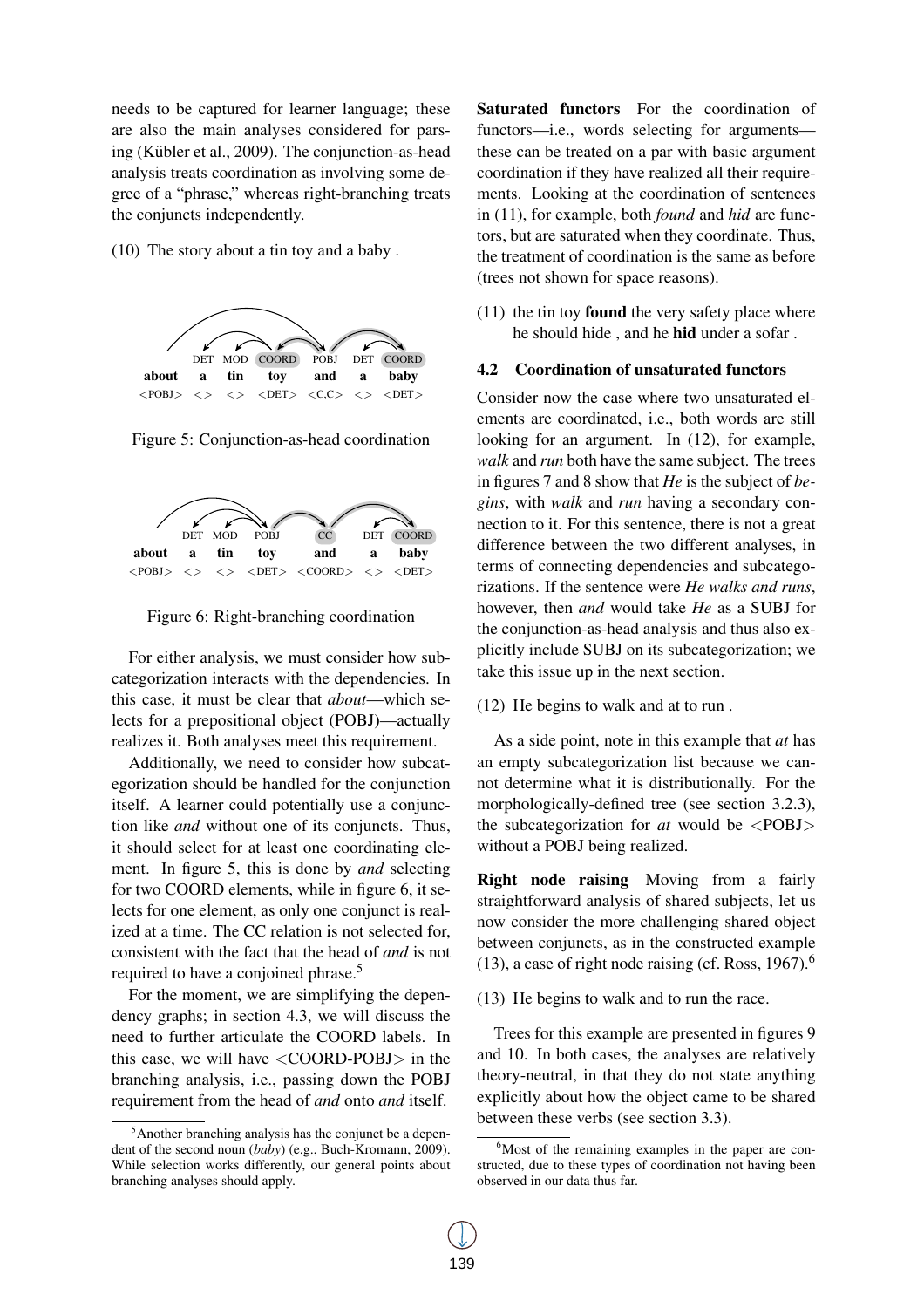

Figure 7: Functor coordination, where functors are unsaturated (conjunction-as-head)



Figure 8: Functor coordination, where functors are unsaturated (right-branching)

What is noticeable in comparing the figures is the extra secondary dependency in the conjunction-as-head analysis. Recall that part of our goal is to accurately encode whether a learner's sentence obeys completeness, coherence, and consistency. With *and* as the head of the coordinate structure, it must have the object as its dependent and must thus have the object on its subcategorization list. This means that all three words (*walk*, *and*, *run*) have the same object in their subcategorization.

Consider now if there were to be an error in consistency, as in the constructed example (14), where the verbs expect OBJ, but instead find the prepositional IOBJ. There are now 3 mismatches, as *bakes*, *eats*, and *and* all have the same OBJ subcategorization requirement. In general, the conjunction-as-head analysis reduplicates dependency requirements, leading to more mismatches.

#### (14) He bakes and eats to the cookies.

In the branching analysis in figure 10, on the other hand, only the verbs have the object requirement listed in their subcategorization, and the number of secondary dependencies is reduced from 4 to 3. To handle (14), there would be only two mismatches, one for each verb. As we argue below, this is desirable, as each verb can have its

own separate requirements.

Note that we are not claiming that the branching analysis is better theoretically. We are claiming that it is a simpler way to annotate learner language, especially as it posits fewer errors.

Functor coordination with different requirements Consider an example of right node raising where there are slightly different verbal requirements. In the constructed example (15), for instance, *is fond of* selects for a prepositional object (POBJ), while *buys* selects for an object.

#### (15) She is fond of and buys toys.

In figures 11 and 12, this is partly handled by the (secondary) dependencies between *of* and *toys*, on the one hand, and between *buys* and *toys*, on the other. The relation is POBJ in the former cases, and OBJ in the latter. Whether primary or secondary, each relation has a unique label.

The issue is in the label between *and* and *toys* in the conjunction-as-head analysis (figure 11): should it be POBJ or OBJ? We can posit a category hierarchy (e.g., POBJ as a subtype of OBJ) or an intersection of categories (e.g., OBJ+POBJ), but this requires additional machinery. The branching analysis (figure 12) requires nothing extra, as no extra relations are used, only those between the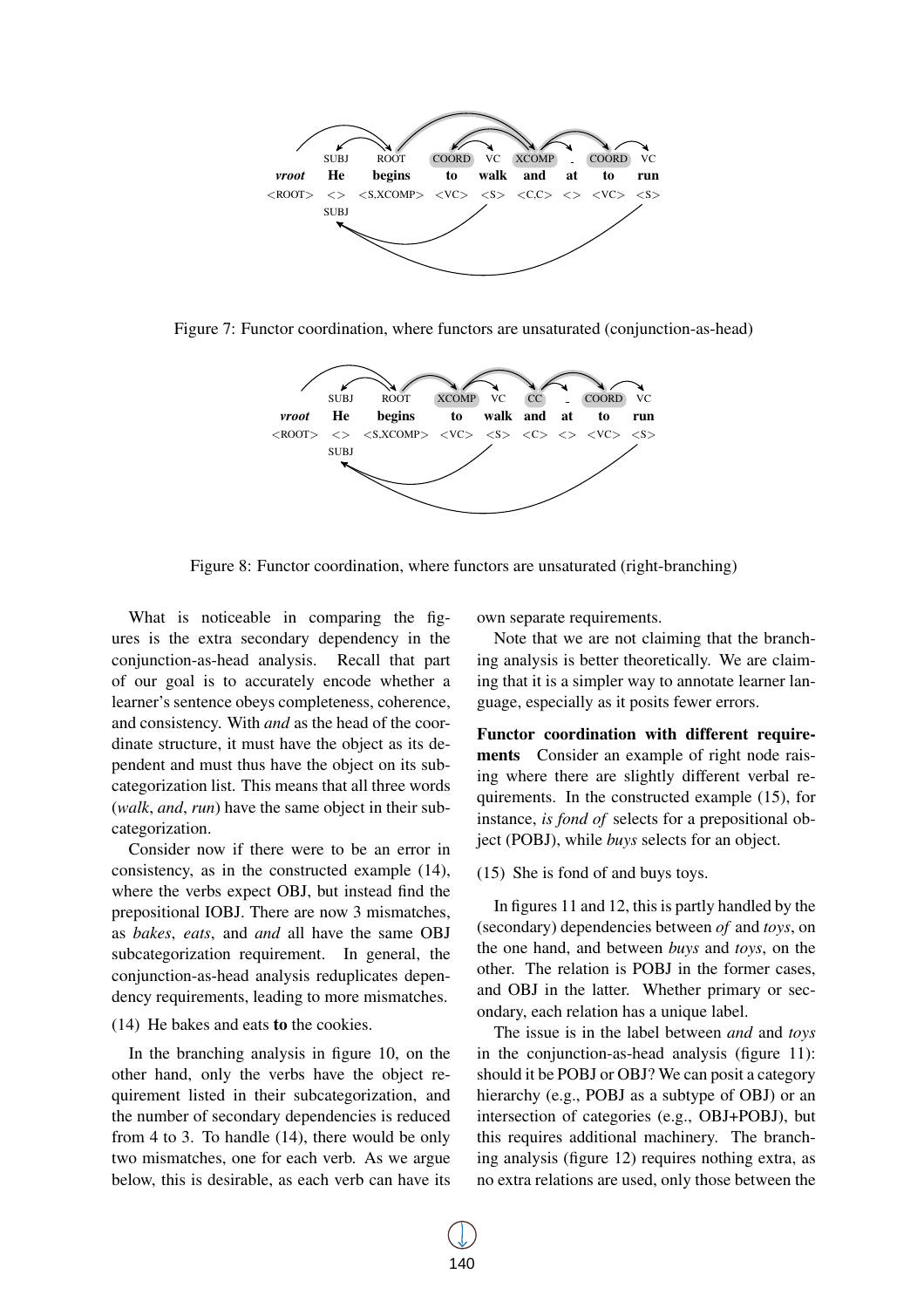

Figure 9: Functor coordination, with right node raising (conjunction-as-head)



Figure 10: Functor coordination, with right node raising (right-branching)

functors and *toys*. This independent treatment of verbs also means that if verb saturation differs, the conjunction does not have to represent this, as in the learner example (16), where *run* is saturated and *stumbled over* is not (missing POBJ).

(16) ... it run after him and stumbled over and began to cry.

#### 4.3 Coordination of unlikes

One difficulty that arises in annotating coordination is in how we annotate the coordination of unlike elements. Coordination of unlikes is wellknown (Sag, 2003; Sag et al., 1985), though when we refer to the coordination of unlike elements, we are referring to elements which have different dependency relations. For instance, (17) features a coordination of an adjective and a noun phrase. But, in terms of their dependencies, they are both predicatives, so their dependency will be the same (PRED), as our dependency inventory does not distinguish adjectival from nominal predicatives.

(17) Pat is [wealthy and a Republican]. [AP  $\&$ NP] (Sag et al., 1985)

The kind of case we are concerned about occurs in the constructed example (18), where we have a

non-finite and a finite verb conjoined.<sup>7</sup> Because learners can head a sentence with a non-finite verb (e.g., *to apparer a baby*) or no verb at all (e.g., *the baby down* in (5)), we distinguish finite ROOT relations from non-finite ROOT-nf. In (18), then, we have one conjunct (*running*) which should be ROOT-nf and one (*eats*) which should be ROOT.

(18) He running and eats.

Walking through figures 13 and 14, we first consider the label on the arc between *and* and its head. For the conjunction-as-head analysis, we need to indicate that the whole *and* phrase is not consistent. This is essentially the same issue we saw with OBJ+POBJ; in this case, we need to annotate the label as ROOT+ROOT-nf or use a hierarchy. This makes the connection to the subcategorization list transparent: *vroot* looks for ROOT, but finds both ROOT and ROOT-nf. The branching structure, on the other hand, only takes the first conjunct is its dependent. Thus, if *running* comes first—as it does in figure 14—its label is ROOT-nf; if *eats* were first, the label would be ROOT.

<sup>7</sup>We have an attested example of unlike coordination in *I want to make happy and love and nice family*, but use the simpler (18) to explain our approach; the points are similar.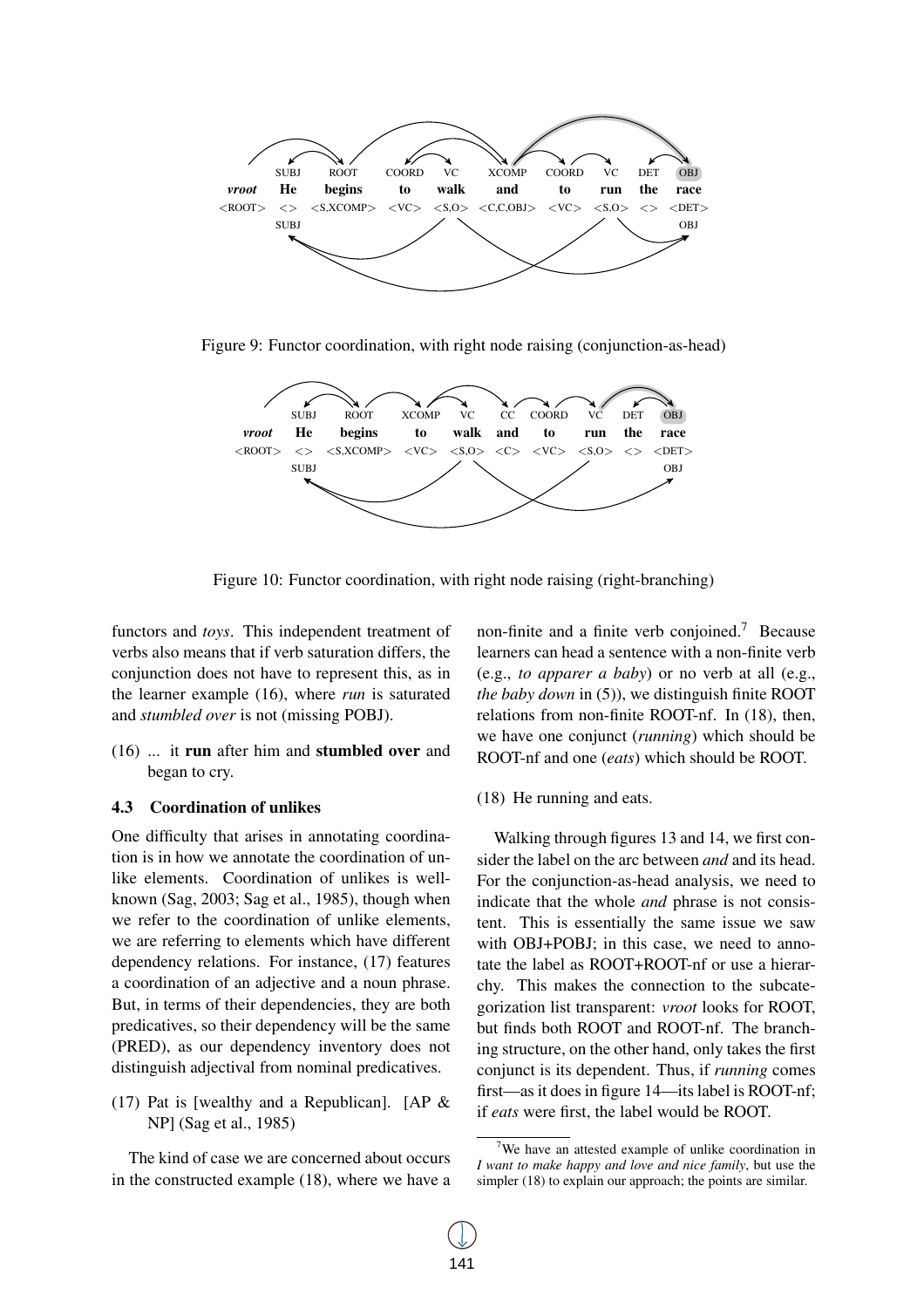

Figure 11: Coordination between two elements with different requirements (conjunction-as-head)



Figure 12: Coordination between two elements with different requirements (right-branching)



Figure 13: Coordination of unlikes; secondary dependencies not shown (conjunction-as-head)



Figure 14: Coordination of unlikes; secondary dependencies not shown (right-branching)

Secondly, there is the relation between *and* and its dependents. To determine which conjunct is finite and which non-finite for the conjunction-ashead analysis and to exactly pinpoint the inconsistency, we augment the COORD labels. COORD only tells us that the element is a coordinating element, but does not tell us if the word is functioning

as a subject, a verbal complex, etc. Incorporating the actual relation, we create COORD-ROOT and COORD-ROOT-nf labels in this case.

For subcategorization, the requirements of the head of *and* (the virtual root *vroot*) are passed down to *and* and added to its conjunct requirements. Thus, in figure 13, *and* selects for two COORD-ROOT elements: COORD because it is a conjunction, and ROOT because its head selects for a ROOT. Thus, in the case of *running*, we identify a mismatch between the selected-for COORD-ROOT and the realized COORD-ROOT-nf.

For the branching analysis in figure 14, we also use COORD-ROOT. If the sentence were *He eats and running*, we would want to know that *and* selects for COORD-ROOT, but realizes COORD-ROOT-nf (*running*). Though not indicated in previous figures, this applies for all the trees in this paper, to ensure that requirements can be checked.

Again, the conjunction-as-head analysis is more complicated to annotate: in figure 13, there are two mismatches—between the subcategorization and realization for *vroot* and also for *and*—for what is only one issue. And unlike the use of ROOT+ROOT-nf, with the branching analysis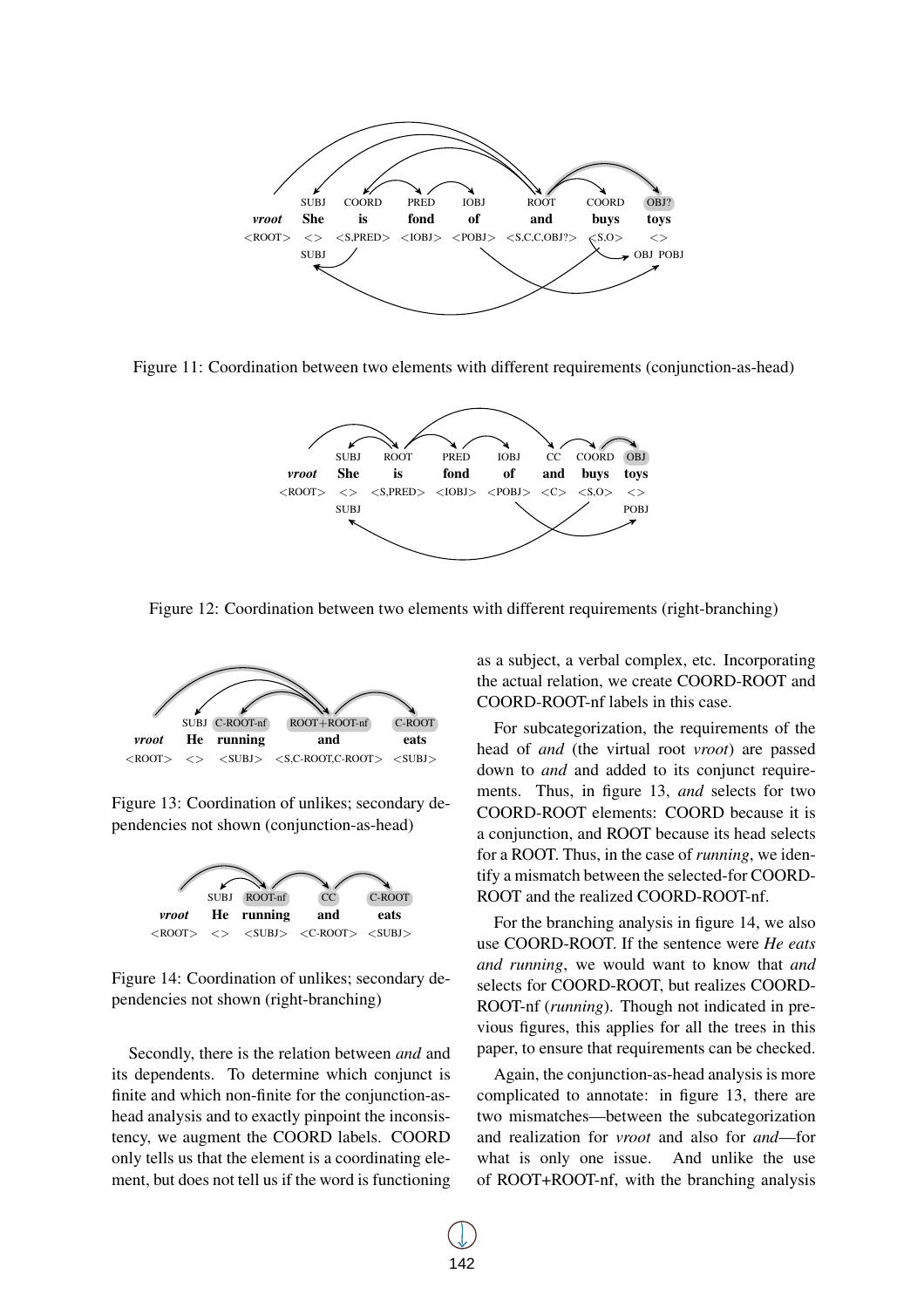there is no confusion about the problem's source.

### 5 Summary and Outlook

We have outlined a way of annotating dependencies for learner language, relying upon a division of labor between basic dependencies, secondary dependencies to capture long-distance relations, and subcategorization marking for every word. Comparing two different exemplar analyses of coordination, we illustrated why a branching analysis is preferable over one which duplicates information, in terms of keeping annotation simple and allowing one to find mismatches between annotation layers. We are attempting to maintain a relatively simple annotation scheme, but as coordination illustrates, even this can become complex.

This treatment handles the cases of coordination we have observed so far, and in this paper we covered the main constructions we expect to see in learner language. A few other cases need to be fully borne out in the future, however, including cases of missing conjunctions and of non-constituent coordination (Steedman and Baldridge, 2011). For missing conjunctions, one would have to use a non-conjunction head, i.e., one of the conjuncts, in the conjunction-as-head analysis (e.g., Sagae et al., 2010, p. 716), while for the right-branching analysis, there has to be a direct link between conjuncts. This means a CC relation will not have a conjunction as its dependent. Working out the details requires a fuller treatment of modification, but neither case seems to supersede our proposal.

The annotation effort is still relatively new, and we are beginning to move out of the pilot phase. With the different layers in place, we are currently investigating inter-annotator agreement.

# Acknowledgments

We thank Detmar Meurers for discussion and four anonymous reviewers for their helpful feedback.

# References

- Kathleen Bardovi-Harlig. 1999. Examining the role of text type in L2 tense-aspect research: Broadening our horizons. In *Proceedings of the Third Pacific Second Language Research Forum*, volume 1, pages 129–138. Tokyo.
- Joan Bresnan. 2001. *Lexical-Functional Syntax*. Blackwell Publising, Oxford.
- Matthias Buch-Kromann. 2009. *Discontinuous Grammar. A dependency-based model of human parsing and language learning*. VDM Verlag.
- Sabine Buchholz and Erwin Marsi. 2006. Conllx shared task on multilingual dependency parsing. In *Proceedings of CoNLL-X*, pages 149– 164. New York City.
- Ralph Debusmann, Denys Duchier, and Geert-Jan M. Kruijff. 2004. Extensible dependency grammar: A new methodology. In *Proceedings of the COLING 2004 Workshop on Recent Advances in Dependency Grammar*. Geneva/SUI.
- Jose Deulofeu, Lucie Duffort, Kim Gerdes, Syl- ´ vain Kahane, and Paola Pietrandrea. 2010. Depends on what the french say - spoken corpus annotation with and beyond syntactic functions. In *Proceedings of the Fourth Linguistic Annotation Workshop*, pages 274–281. Uppsala.
- Ana Díaz Negrillo and Jesús Fernández Domínguez. 2006. Error tagging systems for learner corpora. *Revista Espa nola de* Lingüística Aplicada (RESLA), 19:83-102.
- Ana Díaz Negrillo, Detmar Meurers, Salvador Valera, and Holger Wunsch. 2010. Towards interlanguage POS annotation for effective learner corpora in sla and flt. *Language Forum*, 36(1–2).
- Markus Dickinson and Marwa Ragheb. 2009. Dependency annotation for learner corpora. In *Proceedings of the TLT-8*. Milan, Italy.
- Sylviane Granger. 2003. Error-tagged learner corpora and CALL: A promising synergy. *CALICO Journal*, 20(3):465–480.
- Hagen Hirschmann, Anke Lüdeling, Ines Rehbein, Marc Reznicek, and Amir Zeldes. 2010. Syntactic overuse and underuse: A study of a parsed learner corpus and its target hypothesis. Talk given at the Ninth Workshop on Treebanks and Linguistic Theory.
- Richard A. Hudson. 1990. *English Word Grammar*. Blackwell, Oxford, UK.
- Alan Juffs. 2005. The influence of first language on the processing of wh-movement in English as a second language. *Second Language Research*, 21(2):121–151.
- Matthias Trautner Kromann. 2003. The danish dependency treebank and the underlying linguistic theory. In *Proceedings of TLT-03*. Växjö, Sweden.